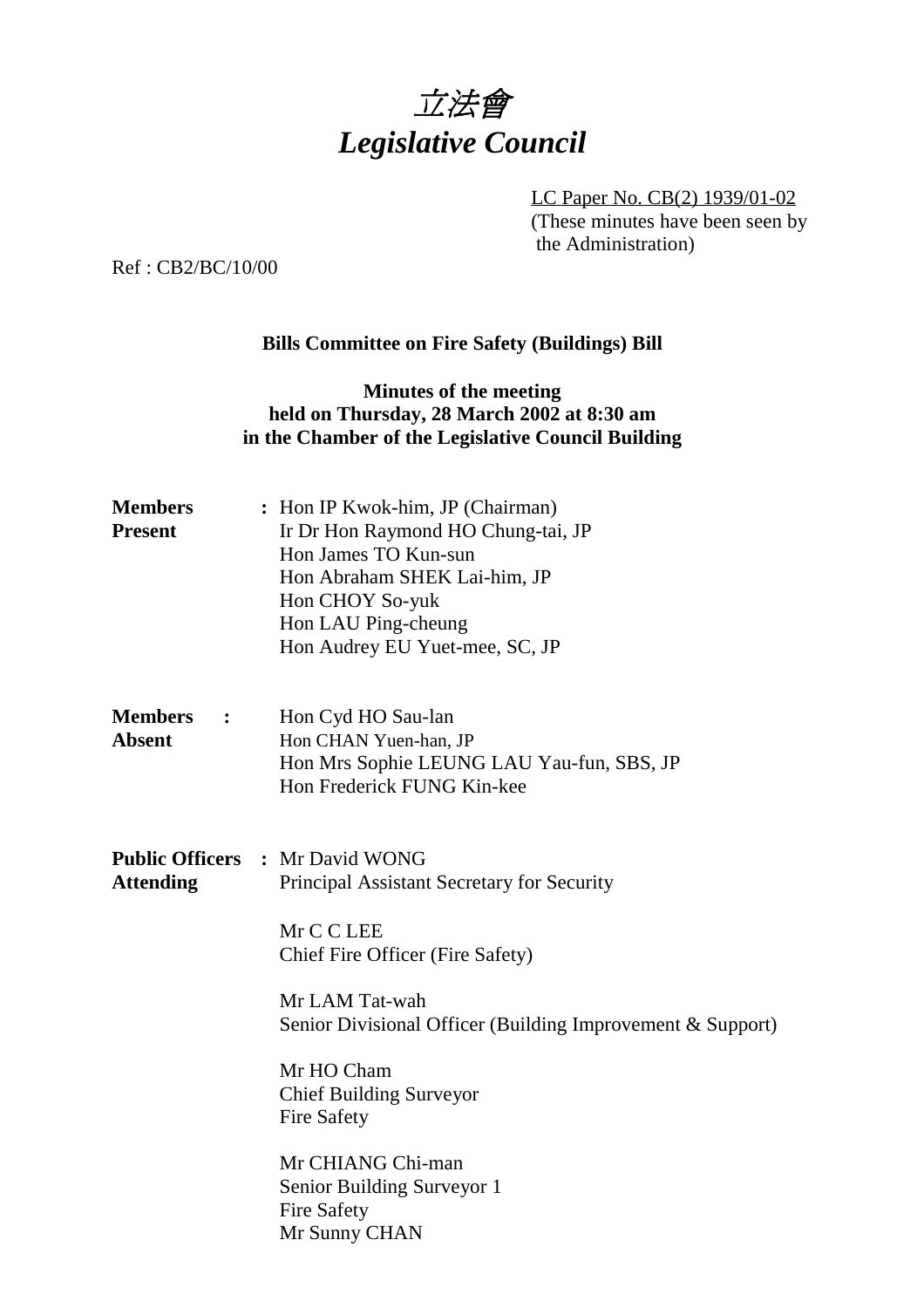|                                      | <b>Acting Senior Assistant Law Draftsman</b>              |  |
|--------------------------------------|-----------------------------------------------------------|--|
|                                      | Ms Stella CHAN<br>Government Counsel                      |  |
|                                      | Mr Damian CHAN<br><b>Assistant Secretary for Security</b> |  |
| Clerk in<br><b>Attendance</b>        | : Mrs Sharon TONG<br>Chief Assistant Secretary (2) 1      |  |
| <b>Staff</b> in<br><b>Attendance</b> | : Miss Anita HO<br>Assistant Legal Adviser 2              |  |
|                                      | Miss Mary SO<br>Senior Assistant Secretary (2) 8          |  |

Action

#### **I. Meeting with the Administration**

The Bills Committee deliberated (Index of proceedings attached at **Annex**).

2. The Bills Committee requested the Administration to provide a response to the following issues raised by members at the meeting -

- a) To consider the need for replacing the word "or" with "and" referred to in clause 7(4);
- b) To consider whether there was a need to retain clause  $8(1)(b)$  which stipulated that "the applicable owner and, if the owner is not the occupier, the occupier must take all practicable steps to ensure that any of the requirements in paragraph (a) is complied with."; and if so, to review whether the penalties for contravening clause 8(1)(b), as stipulated in clause 9, were proportionate to the offence;
	- c) To advise on the reasons for the use of the different words "revocation" and "discharge" in relation to the ceasing of effect of the prohibition order in clauses 12 and 13; and
	- d) To examine whether arrangements relating to the empowering of owner or occupier to apply to the District Court for the revocation of the prohibition order, as provided for in clause 13, were similarly provided for in the Buildings Ordinance.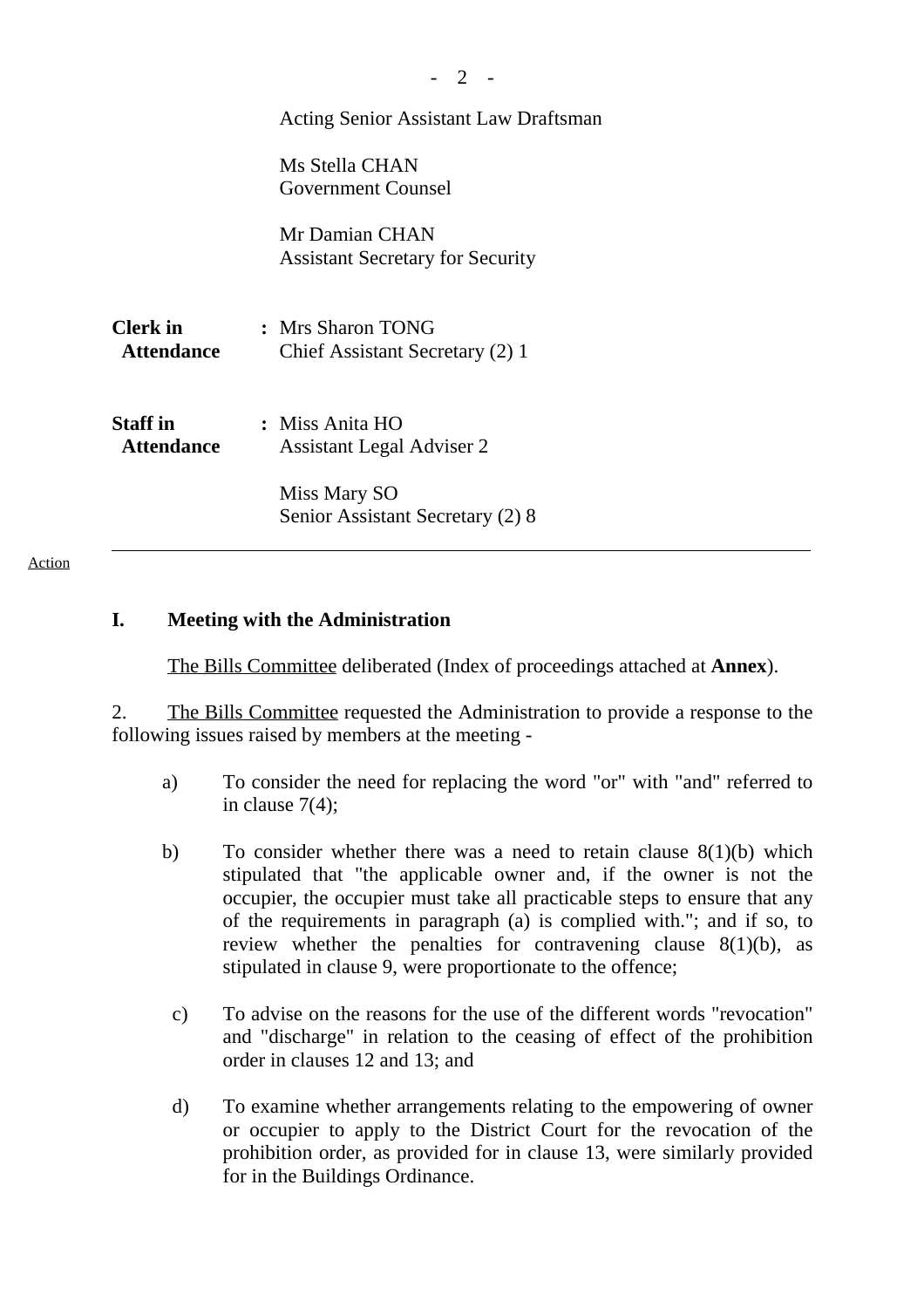# **II. Date of next meeting**

3. Members noted that the next meeting would be held on 8 April 2002 at 2:30 pm to continue clause-by-clause examination of the Bill.

4. There being no other business, the meeting ended at 10:35 am.

Council Business Division 2 Legislative Council Secretariat 14 May 2002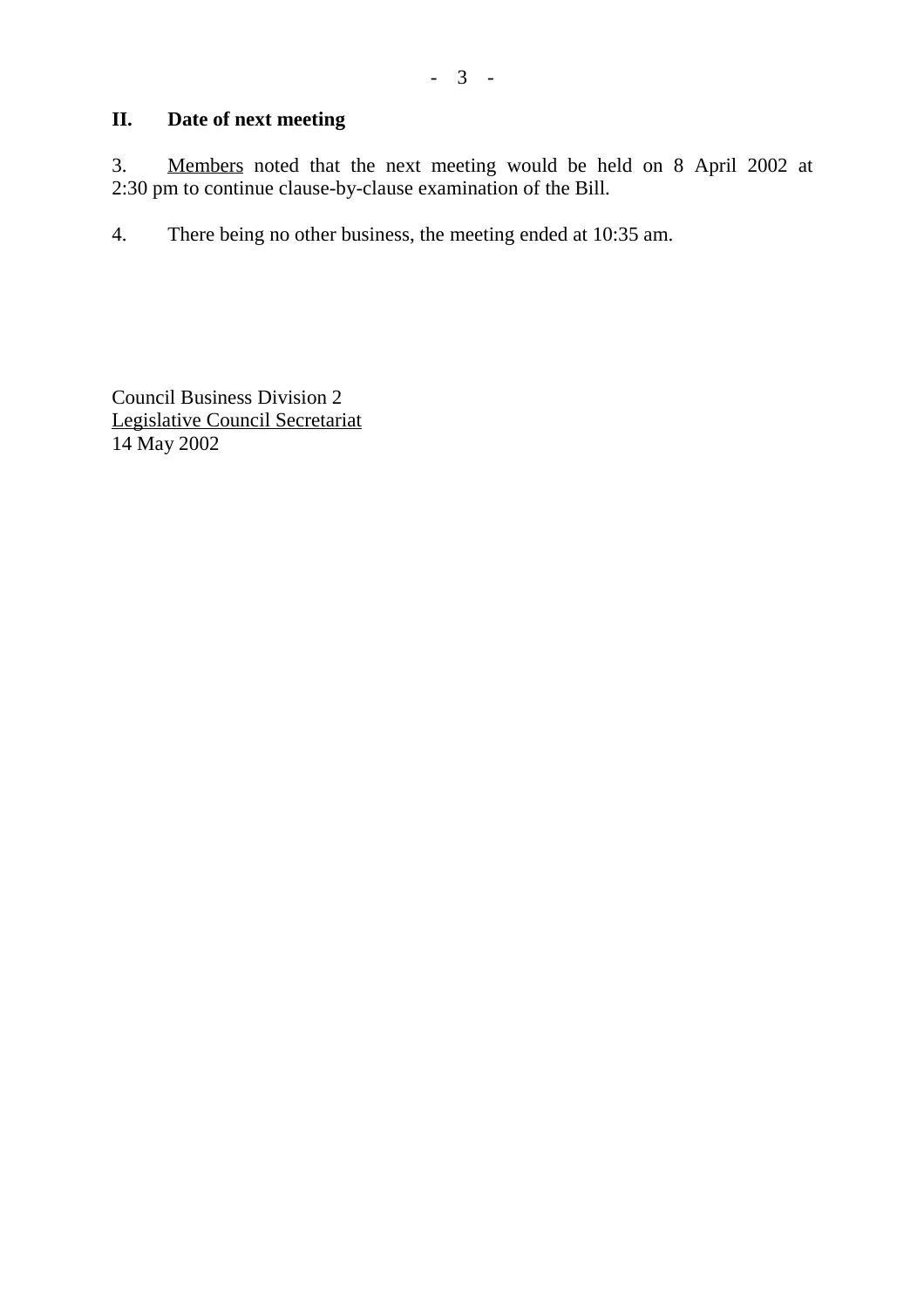## **Proceedings of the meeting of the Bills Committee on Fire Safety (Buildings) Bill on Thursday, 28 March 2002, at 8:30 am in the Chamber of the Legislative Council Building**

| <b>Time</b>   | <b>Speaker</b>   | Subject(s)                                                                                                                                                                                                                                                              | <b>Action</b>                   |
|---------------|------------------|-------------------------------------------------------------------------------------------------------------------------------------------------------------------------------------------------------------------------------------------------------------------------|---------------------------------|
|               |                  |                                                                                                                                                                                                                                                                         | required                        |
| $0000 - 0225$ | Chairman         | Welcoming remarks                                                                                                                                                                                                                                                       |                                 |
| $0226 - 0255$ | Ms Audrey EU     | Whether subsidiary legislation would be enacted<br>for effecting clause $7(5)$                                                                                                                                                                                          |                                 |
| $0256 - 0345$ | Admin            | Ditto                                                                                                                                                                                                                                                                   |                                 |
| 0346 - 0438   | Ms Audrey EU     | Whether prohibition order should be served to<br>both the owner and the occupier                                                                                                                                                                                        |                                 |
| $0439 - 0455$ | ALA <sub>2</sub> | Ditto                                                                                                                                                                                                                                                                   |                                 |
| $0456 - 0505$ | Ms Audrey EU     | Ditto                                                                                                                                                                                                                                                                   |                                 |
| $0506 - 0514$ | ALA <sub>2</sub> | Ditto                                                                                                                                                                                                                                                                   |                                 |
| $0515 - 0542$ | Ms Audrey EU     | Ditto                                                                                                                                                                                                                                                                   |                                 |
| $0543 - 0556$ | Chairman         | Ditto                                                                                                                                                                                                                                                                   |                                 |
| $0557 - 0656$ | Ms Audrey EU     | Ditto                                                                                                                                                                                                                                                                   |                                 |
| $0657 - 0738$ | Admin            | Ditto                                                                                                                                                                                                                                                                   |                                 |
| 0739 - 0753   | Ms Audrey EU     | Ditto                                                                                                                                                                                                                                                                   |                                 |
| 0754 - 0808   | Admin            | Ditto                                                                                                                                                                                                                                                                   |                                 |
| 0809 - 0823   | Ms Audrey EU     | Ditto                                                                                                                                                                                                                                                                   |                                 |
| 0824 - 0840   | Chairman         | Ditto                                                                                                                                                                                                                                                                   |                                 |
| 0841 - 0907   | Admin            | The Administration would consider the need for<br>replacing the word "or' with "and" referred to in (Admin<br>clause $7(4)$                                                                                                                                             | to<br>provide<br>a<br>response) |
| 0908 - 0951   | Chairman         | Whether<br>clause<br>$\tau$<br>would<br>empower<br>an<br>enforcement authority to apply for a prohibition<br>order in respect of a building irrespective of<br>whether the building was owned by one person<br>or whether there were more than one owner or<br>occupier |                                 |
| 0952 - 1008   | Admin            | Ditto                                                                                                                                                                                                                                                                   |                                 |
| $1009 - 1055$ | Chairman         | Ditto                                                                                                                                                                                                                                                                   |                                 |
| 1056 - 1129   | Admin            | Ditto                                                                                                                                                                                                                                                                   |                                 |
| 1130 - 1222   | ALA <sub>2</sub> | Ditto                                                                                                                                                                                                                                                                   |                                 |
| $1223 - 1316$ | Admin            | Ditto                                                                                                                                                                                                                                                                   |                                 |
| 1317 - 1350   | Chairman         | When the Administration would provide a<br>response to issues raised at previous meetings                                                                                                                                                                               |                                 |
| 1351 - 1402   | Admin            | Ditto                                                                                                                                                                                                                                                                   |                                 |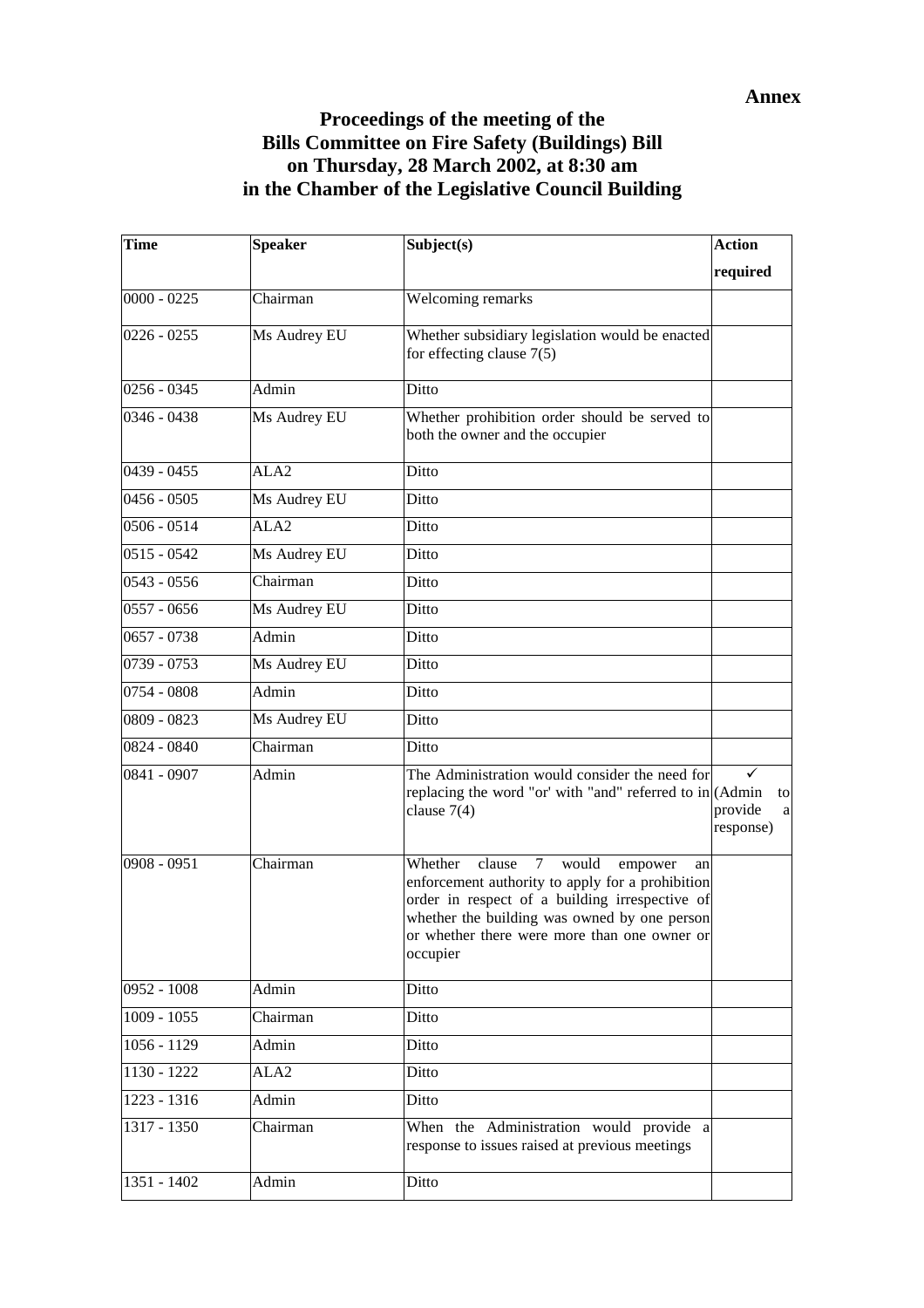| <b>Time</b>   | <b>Speaker</b>   | Subject(s)                                                                                                                        | <b>Action</b> |
|---------------|------------------|-----------------------------------------------------------------------------------------------------------------------------------|---------------|
|               |                  |                                                                                                                                   | required      |
| 1403 - 1414   | Ms Audrey EU     | The Administration should also provide a full<br>set of Committee Stage amendments for<br>members' consideration                  |               |
| 1415 - 1447   | Chairman         | Clause 8 - Effect of prohibition order                                                                                            |               |
| 1448 - 1549   | Ms Audrey EU     | Whether there was a need to retain clause<br>8(1)(b)                                                                              |               |
| $1550 - 1632$ | Admin            | Ditto                                                                                                                             |               |
| $1633 - 1651$ | Ms Audrey EU     | Ditto                                                                                                                             |               |
| $1652 - 1751$ | Admin            | Ditto                                                                                                                             |               |
| 1752 - 1838   | Chairman         | Ditto                                                                                                                             |               |
| 1839 - 1924   | Mr Abraham SHEK  | Ditto                                                                                                                             |               |
| $1925 - 1935$ | Chairman         | Ditto                                                                                                                             |               |
| 1936 - 2151   | Admin            | Ditto                                                                                                                             |               |
| 2152 - 2312   | Miss CHOY So-yuk | Ditto                                                                                                                             |               |
| 2313 - 2432   | Ms Audrey EU     | Ditto                                                                                                                             |               |
| 2433 - 2542   | Chairman         | Ditto                                                                                                                             |               |
| $2543 - 2828$ | Admin            | Ditto                                                                                                                             |               |
| 2829 - 2935   | Miss CHOY So-yuk | Ditto                                                                                                                             |               |
| 2936 - 3058   | Admin            | Ditto                                                                                                                             |               |
| 3059 - 3159   | Chairman         | Ditto                                                                                                                             |               |
| 3200 - 3249   | ALA <sub>2</sub> | Whether penalties for contravening clause<br>stipulated in clause 9,<br>$8(1)(b)$ ,<br>as<br>were<br>proportionate to the offence |               |
| 3250 - 3318   | Chairman         | Ditto                                                                                                                             |               |
| 3319 - 3515   | Admin            | Ditto                                                                                                                             |               |
| 3516 - 3629   | Miss CHOY So-yuk | Ditto                                                                                                                             |               |
| 3630 - 3823   | Ms Audrey EU     | Ditto                                                                                                                             |               |
| 3824 - 3919   | Chairman         | Ditto                                                                                                                             |               |
| 3920 - 4019   | Admin            | Ditto                                                                                                                             |               |
| $4020 - 4042$ | Chairman         | Ditto                                                                                                                             |               |
| $4043 - 4208$ | Admin            | Ditto                                                                                                                             |               |
| 4209 - 4314   | Miss CHOY So-yuk | Ditto                                                                                                                             |               |
| 4315 - 4416   | Mr Abraham SHEK  | Ditto                                                                                                                             |               |
| 4417 - 4452   | Miss CHOY So-yuk | Ditto                                                                                                                             |               |
| $4453 - 4611$ | Admin            | Ditto                                                                                                                             |               |
| 4612-4714     | Miss CHOY So-yuk | Ditto                                                                                                                             |               |
| 4715 - 4720   | Admin            | Ditto                                                                                                                             |               |
| 4721 - 4831   | Chairman         | Ditto                                                                                                                             |               |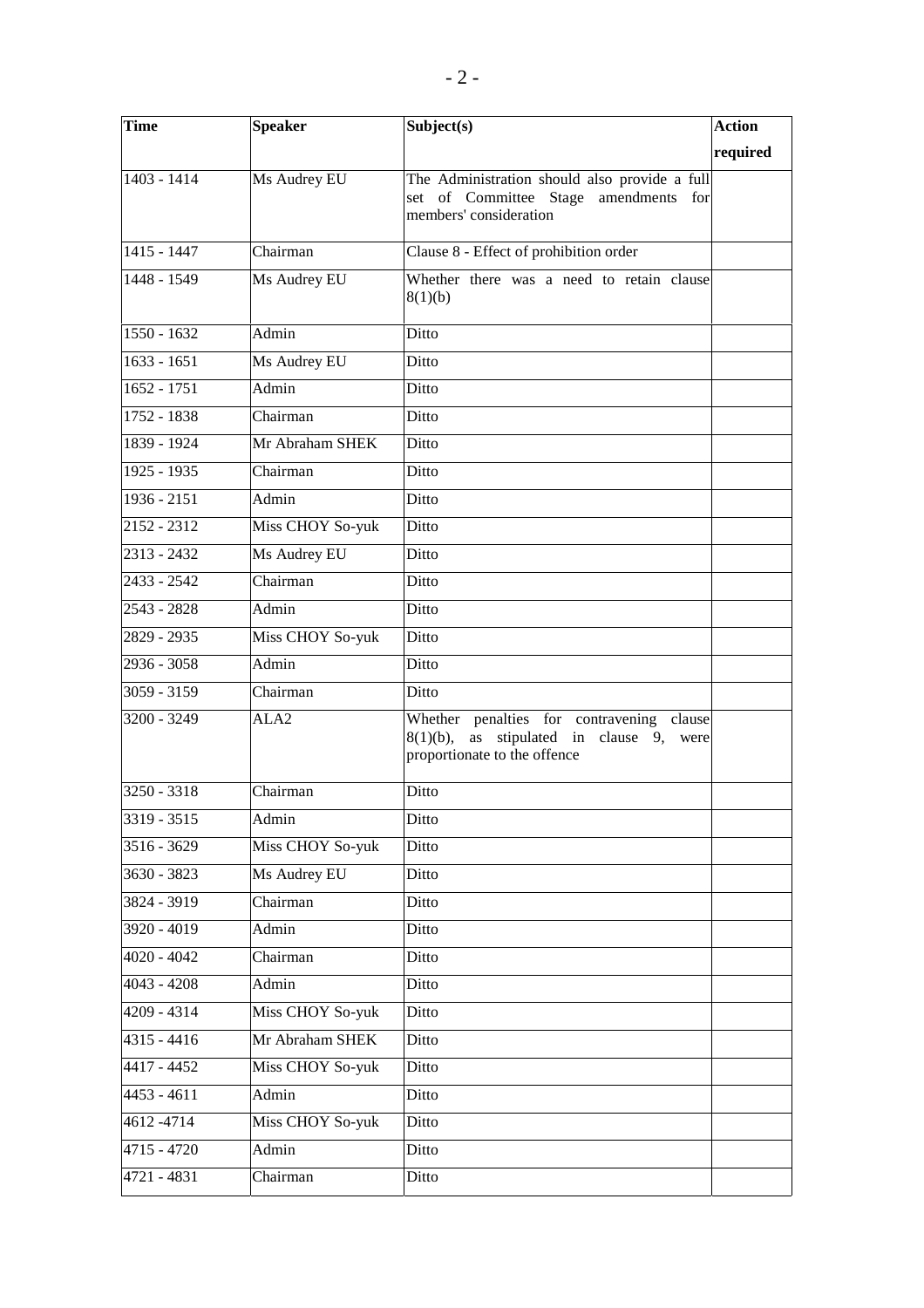| <b>Time</b>     | <b>Speaker</b>     | Subject(s)                                                                                                                                                                                                                                                                                                                                     | <b>Action</b> |
|-----------------|--------------------|------------------------------------------------------------------------------------------------------------------------------------------------------------------------------------------------------------------------------------------------------------------------------------------------------------------------------------------------|---------------|
|                 |                    |                                                                                                                                                                                                                                                                                                                                                | required      |
| 4832 - 4842     | Admin              | The Administration would consider whether<br>there was a need to retain clause $8(1)(b)$ ; and if $(Admin)$<br>so, to review whether the penalties for provide<br>contravening clause $8(1)(b)$ , as stipulated in response)<br>clause 9, were proportionate to the offence                                                                    | to<br>a       |
| 4843 - 4936     | Ms Audrey EU       | Reiterated her concern about the possible<br>unfairness of clause $8(1)(b)$ to owners and<br>occupiers                                                                                                                                                                                                                                         |               |
| 4937 - 5109     | Admin              | Reiterated that owners and occupiers were only<br>required to take all practicable steps to ensure<br>that any of the requirements in clause $8(1)(a)$<br>was complied with                                                                                                                                                                    |               |
| 5110 - 5242     | Ms Audrey EU       | Concerned that the compliance with clause<br>$8(1)(b)$ was not one-off, as owners or occupiers<br>must ensure that any of the requirements in<br>clause $8(1)(a)$ was complied with at all times<br>while a prohibition order was in force                                                                                                     |               |
| $5243 - 5412$   | Mr LAU Ping-cheung | After owners or occupiers had taken all<br>practicable steps to comply with any of the<br>requirements<br>clause<br>$8(1)(b)$ ,<br>the<br>in<br>Administration should give directives<br>to<br>owners or occupiers on how to ensure that any<br>of the requirements in clause $8(1)(b)$ was<br>complied while a prohibition order was in force |               |
| 5413 - 5612     | Chairman           | Expressed<br>reservation<br>about<br>Mr<br>LAU's<br>suggestion                                                                                                                                                                                                                                                                                 |               |
| 5613 - 5709     | Mr LAU Ping-cheung | Repeated his suggestion                                                                                                                                                                                                                                                                                                                        |               |
| 5710 - 5747     | Admin              | Reiterated that the Administration would<br>consider whether there was a need to retain<br>clause $8(1)(b)$ ; and if so, to review whether the<br>penalties for contravening clause $8(1)(b)$ , as<br>stipulated in clause 9, were proportionate to the<br>offence.                                                                            |               |
| 5748 - 5817     | Chairman           | Suspended the meeting due to a lack of a<br>quorum                                                                                                                                                                                                                                                                                             |               |
| 5818 - 010323   | (Suspension<br>of  |                                                                                                                                                                                                                                                                                                                                                |               |
|                 | meeting)           |                                                                                                                                                                                                                                                                                                                                                |               |
| 010324 - 010401 | Chairman           | How a prohibition order would be served on the<br>owner or occupier                                                                                                                                                                                                                                                                            |               |
| 010402 - 010514 | Admin              | Referred members to clauses 10 and 23                                                                                                                                                                                                                                                                                                          |               |
| 010515 - 010541 | Chairman           | Offence in relation<br>Clause<br>9<br>the<br>$\omega$<br>to<br>contravention of prohibition order                                                                                                                                                                                                                                              |               |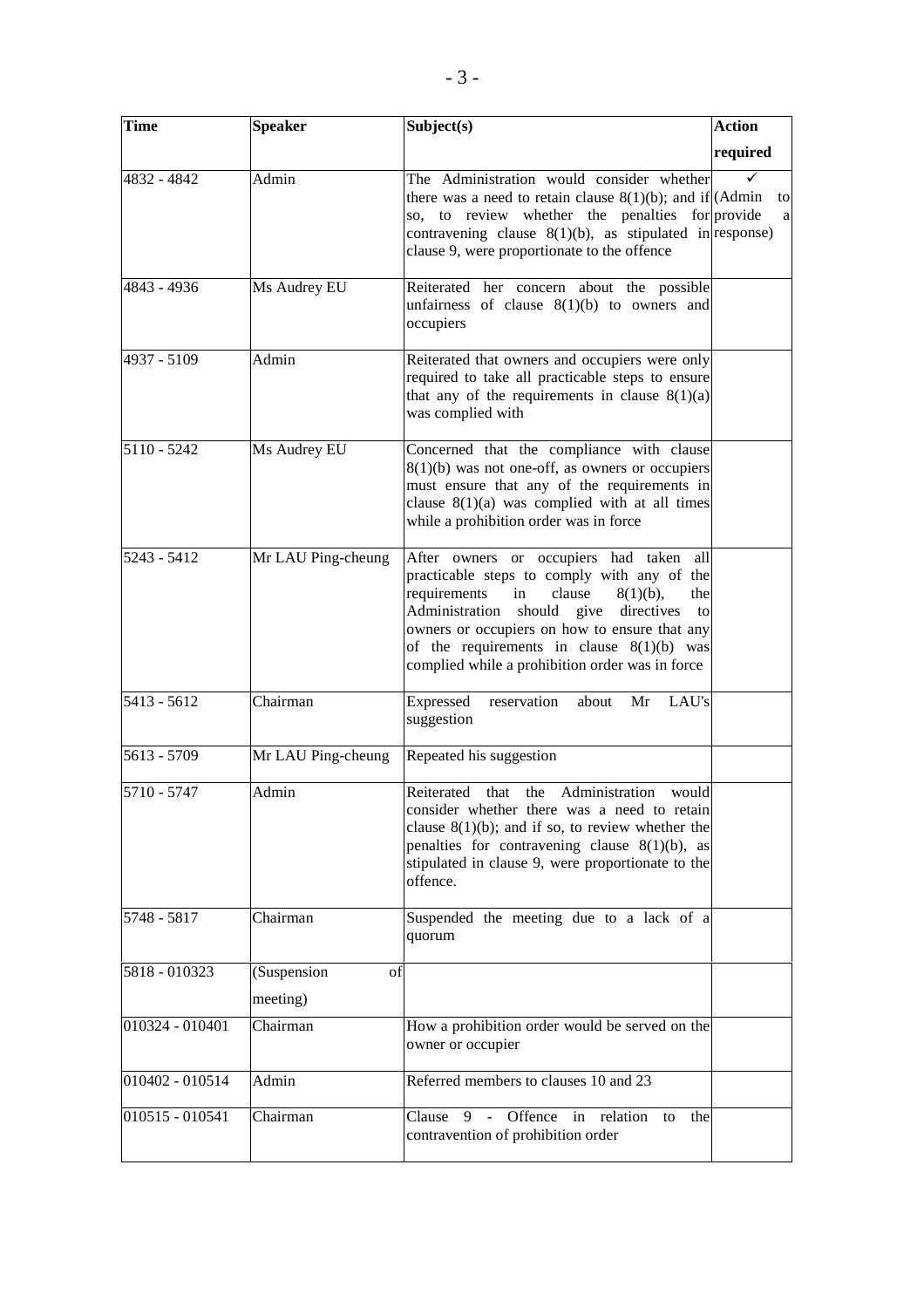| required<br>Mr LAU Ping-cheung<br>Whether the penalties stipulated in clause 9<br>were proportionate to the offence, and whether<br>these penalties were in line with those in related<br>legislation<br>Admin<br>Ditto<br>Mr LAU Ping-cheung<br>Ditto<br>Admin<br>Ditto<br>Ditto<br>Mr LAU Ping-cheung<br>Admin<br>Ditto<br>Mr LAU Ping-cheung<br>Ditto<br>Admin<br>Ditto<br>Ditto<br>Chairman<br>Ditto<br>Mr LAU Ping-cheung<br>Considered the penalties stipulated in clause 9<br>Chairman<br>acceptable, but expressed reservation about the<br>penalties for contravening clause $8(1)(b)$<br>Maintained his view that the penalties were too<br>Mr LAU Ping-cheung<br>harsh, in particular that a person would be<br>subject to a further fine of \$25,000 for each day<br>or part of a day during which the contravention<br>continued<br>Admin<br>Pointed out that a person was only liable to the<br>penalties on conviction and that the penalties as<br>stipulated were only the maximum level which<br>the court could deliver<br>Ir Dr Raymond HO<br>Considered the penalties stipulated in clause 9<br>acceptable, but hoped that they would be<br>consistent with penalties in related legislation,<br>such as the Buildings Ordinance and the Fire<br>Services Ordinance<br>Chairman<br>Clause 10 - Copy of prohibition order to be<br>posted at entrances to affected building or part<br>of a building<br>Meaning of "without lawful authority" to<br>remove, deface or otherwise interfere with a<br>copy of the prohibition order referred to in<br>clause $10(3)$<br>Ditto<br>Admin<br>011430 - 011435<br>Which government department would<br>Chairman<br>be<br>appointed to enforce clause 10(3)<br>Referred members to clause 15<br>Admin<br>Conflict of spirit between clause $10(2)$ and $(3)$<br>Mr LAU Ping-cheung<br>Admin<br>Ditto | Time            | <b>Speaker</b> | Subject(s) | <b>Action</b> |
|------------------------------------------------------------------------------------------------------------------------------------------------------------------------------------------------------------------------------------------------------------------------------------------------------------------------------------------------------------------------------------------------------------------------------------------------------------------------------------------------------------------------------------------------------------------------------------------------------------------------------------------------------------------------------------------------------------------------------------------------------------------------------------------------------------------------------------------------------------------------------------------------------------------------------------------------------------------------------------------------------------------------------------------------------------------------------------------------------------------------------------------------------------------------------------------------------------------------------------------------------------------------------------------------------------------------------------------------------------------------------------------------------------------------------------------------------------------------------------------------------------------------------------------------------------------------------------------------------------------------------------------------------------------------------------------------------------------------------------------------------------------------------------------------------------------------------------------------------------------|-----------------|----------------|------------|---------------|
|                                                                                                                                                                                                                                                                                                                                                                                                                                                                                                                                                                                                                                                                                                                                                                                                                                                                                                                                                                                                                                                                                                                                                                                                                                                                                                                                                                                                                                                                                                                                                                                                                                                                                                                                                                                                                                                                  |                 |                |            |               |
|                                                                                                                                                                                                                                                                                                                                                                                                                                                                                                                                                                                                                                                                                                                                                                                                                                                                                                                                                                                                                                                                                                                                                                                                                                                                                                                                                                                                                                                                                                                                                                                                                                                                                                                                                                                                                                                                  | 010542 - 010637 |                |            |               |
|                                                                                                                                                                                                                                                                                                                                                                                                                                                                                                                                                                                                                                                                                                                                                                                                                                                                                                                                                                                                                                                                                                                                                                                                                                                                                                                                                                                                                                                                                                                                                                                                                                                                                                                                                                                                                                                                  | 010638 - 010752 |                |            |               |
|                                                                                                                                                                                                                                                                                                                                                                                                                                                                                                                                                                                                                                                                                                                                                                                                                                                                                                                                                                                                                                                                                                                                                                                                                                                                                                                                                                                                                                                                                                                                                                                                                                                                                                                                                                                                                                                                  | 010753 - 010809 |                |            |               |
|                                                                                                                                                                                                                                                                                                                                                                                                                                                                                                                                                                                                                                                                                                                                                                                                                                                                                                                                                                                                                                                                                                                                                                                                                                                                                                                                                                                                                                                                                                                                                                                                                                                                                                                                                                                                                                                                  | 010810 - 010857 |                |            |               |
|                                                                                                                                                                                                                                                                                                                                                                                                                                                                                                                                                                                                                                                                                                                                                                                                                                                                                                                                                                                                                                                                                                                                                                                                                                                                                                                                                                                                                                                                                                                                                                                                                                                                                                                                                                                                                                                                  | 010858 - 010923 |                |            |               |
|                                                                                                                                                                                                                                                                                                                                                                                                                                                                                                                                                                                                                                                                                                                                                                                                                                                                                                                                                                                                                                                                                                                                                                                                                                                                                                                                                                                                                                                                                                                                                                                                                                                                                                                                                                                                                                                                  | 010924 - 010950 |                |            |               |
|                                                                                                                                                                                                                                                                                                                                                                                                                                                                                                                                                                                                                                                                                                                                                                                                                                                                                                                                                                                                                                                                                                                                                                                                                                                                                                                                                                                                                                                                                                                                                                                                                                                                                                                                                                                                                                                                  | 010951 - 010957 |                |            |               |
|                                                                                                                                                                                                                                                                                                                                                                                                                                                                                                                                                                                                                                                                                                                                                                                                                                                                                                                                                                                                                                                                                                                                                                                                                                                                                                                                                                                                                                                                                                                                                                                                                                                                                                                                                                                                                                                                  | 010958 - 011001 |                |            |               |
|                                                                                                                                                                                                                                                                                                                                                                                                                                                                                                                                                                                                                                                                                                                                                                                                                                                                                                                                                                                                                                                                                                                                                                                                                                                                                                                                                                                                                                                                                                                                                                                                                                                                                                                                                                                                                                                                  | 011002 - 011041 |                |            |               |
|                                                                                                                                                                                                                                                                                                                                                                                                                                                                                                                                                                                                                                                                                                                                                                                                                                                                                                                                                                                                                                                                                                                                                                                                                                                                                                                                                                                                                                                                                                                                                                                                                                                                                                                                                                                                                                                                  | 011042 - 011052 |                |            |               |
|                                                                                                                                                                                                                                                                                                                                                                                                                                                                                                                                                                                                                                                                                                                                                                                                                                                                                                                                                                                                                                                                                                                                                                                                                                                                                                                                                                                                                                                                                                                                                                                                                                                                                                                                                                                                                                                                  | 011053 - 011100 |                |            |               |
|                                                                                                                                                                                                                                                                                                                                                                                                                                                                                                                                                                                                                                                                                                                                                                                                                                                                                                                                                                                                                                                                                                                                                                                                                                                                                                                                                                                                                                                                                                                                                                                                                                                                                                                                                                                                                                                                  | 011101 - 011106 |                |            |               |
|                                                                                                                                                                                                                                                                                                                                                                                                                                                                                                                                                                                                                                                                                                                                                                                                                                                                                                                                                                                                                                                                                                                                                                                                                                                                                                                                                                                                                                                                                                                                                                                                                                                                                                                                                                                                                                                                  | 011107 - 011130 |                |            |               |
|                                                                                                                                                                                                                                                                                                                                                                                                                                                                                                                                                                                                                                                                                                                                                                                                                                                                                                                                                                                                                                                                                                                                                                                                                                                                                                                                                                                                                                                                                                                                                                                                                                                                                                                                                                                                                                                                  | 011131 - 011206 |                |            |               |
|                                                                                                                                                                                                                                                                                                                                                                                                                                                                                                                                                                                                                                                                                                                                                                                                                                                                                                                                                                                                                                                                                                                                                                                                                                                                                                                                                                                                                                                                                                                                                                                                                                                                                                                                                                                                                                                                  | 011207 - 011307 |                |            |               |
|                                                                                                                                                                                                                                                                                                                                                                                                                                                                                                                                                                                                                                                                                                                                                                                                                                                                                                                                                                                                                                                                                                                                                                                                                                                                                                                                                                                                                                                                                                                                                                                                                                                                                                                                                                                                                                                                  | 011308 - 011429 |                |            |               |
|                                                                                                                                                                                                                                                                                                                                                                                                                                                                                                                                                                                                                                                                                                                                                                                                                                                                                                                                                                                                                                                                                                                                                                                                                                                                                                                                                                                                                                                                                                                                                                                                                                                                                                                                                                                                                                                                  |                 |                |            |               |
|                                                                                                                                                                                                                                                                                                                                                                                                                                                                                                                                                                                                                                                                                                                                                                                                                                                                                                                                                                                                                                                                                                                                                                                                                                                                                                                                                                                                                                                                                                                                                                                                                                                                                                                                                                                                                                                                  |                 |                |            |               |
|                                                                                                                                                                                                                                                                                                                                                                                                                                                                                                                                                                                                                                                                                                                                                                                                                                                                                                                                                                                                                                                                                                                                                                                                                                                                                                                                                                                                                                                                                                                                                                                                                                                                                                                                                                                                                                                                  | 011436 - 011459 |                |            |               |
|                                                                                                                                                                                                                                                                                                                                                                                                                                                                                                                                                                                                                                                                                                                                                                                                                                                                                                                                                                                                                                                                                                                                                                                                                                                                                                                                                                                                                                                                                                                                                                                                                                                                                                                                                                                                                                                                  | 011500 - 011600 |                |            |               |
|                                                                                                                                                                                                                                                                                                                                                                                                                                                                                                                                                                                                                                                                                                                                                                                                                                                                                                                                                                                                                                                                                                                                                                                                                                                                                                                                                                                                                                                                                                                                                                                                                                                                                                                                                                                                                                                                  | 011601 - 011703 |                |            |               |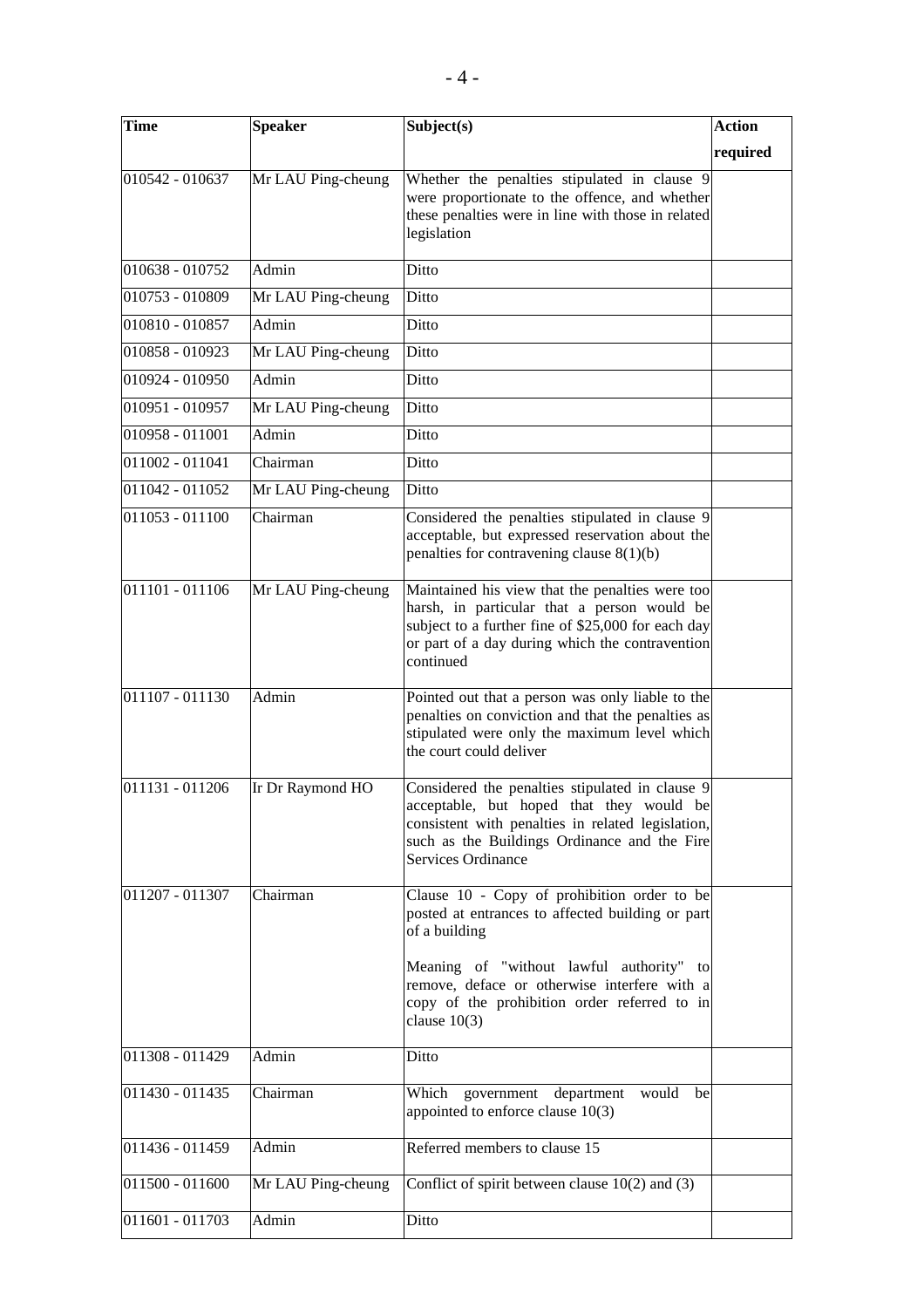| <b>Time</b>     | <b>Speaker</b>     | Subject(s)                                                                                                                                                                                                                                               | <b>Action</b> |
|-----------------|--------------------|----------------------------------------------------------------------------------------------------------------------------------------------------------------------------------------------------------------------------------------------------------|---------------|
|                 |                    |                                                                                                                                                                                                                                                          | required      |
| 011704 - 011737 | Mr LAU Ping-cheung | Ditto                                                                                                                                                                                                                                                    |               |
| 011738 - 011938 | Admin              | Ditto                                                                                                                                                                                                                                                    |               |
| 011939 - 012035 | Mr LAU Ping-cheung | Suggested adding to clause $10(2)$ that failure to<br>comply with clause $10(1)$ would not invalidate<br>the effect of a prohibition order if the relevant<br>enforcement authority had taken all practicable<br>steps to comply with subsection $10(1)$ |               |
| 012036 - 012116 | Admin              | Response to Mr LAU's suggestion                                                                                                                                                                                                                          |               |
| 012117 - 012232 | Mr LAU Ping-cheung | Reiterated his suggestion                                                                                                                                                                                                                                |               |
| 012233 - 012355 | Admin              | Explained the intent of clause $10(2)$ and said<br>that it was<br>possible<br>that<br>the<br>relevant<br>enforcement authority could<br>not<br>post<br><sub>a</sub><br>prohibition order in a conspicuous place inside a<br>building                     |               |
| 012356 - 012620 | Mr LAU Ping-cheung | Effect of the prohibition order if it could not<br>reach the owner or occupier and failed to be<br>posted in a conspicuous place inside a building                                                                                                       |               |
| 012621 - 012651 | Admin              | Ditto                                                                                                                                                                                                                                                    |               |
| 012652 - 012712 | Mr LAU Ping-cheung | Ditto                                                                                                                                                                                                                                                    |               |
| 012713 - 012730 | Chairman           | Ditto                                                                                                                                                                                                                                                    |               |
| 012731 - 012909 | Admin              | Ditto                                                                                                                                                                                                                                                    |               |
| 012910 - 012946 | Mr LAU Ping-cheung | Ditto                                                                                                                                                                                                                                                    |               |
| 012947 - 013030 | Admin              | Ditto                                                                                                                                                                                                                                                    |               |
| 013031 - 013118 | Chairman           | Clause 11 - Power to remove persons from<br>building, etc.                                                                                                                                                                                               |               |
| 013119 - 013139 | Admin              | Ditto                                                                                                                                                                                                                                                    |               |
| 013140 - 013225 | Chairman           | Ditto                                                                                                                                                                                                                                                    |               |
| 013226 - 013328 | Admin              | Ditto                                                                                                                                                                                                                                                    |               |
| 013329 - 013349 | Chairman           | Clause 12 - Owner or occupier of building may<br>request certificate of compliance                                                                                                                                                                       |               |
| 013350 - 013424 | Ms Audrey EU       | Timeframe of "as soon as practicable" referred<br>to in clause $12(2)$                                                                                                                                                                                   |               |
| 013425 - 013610 | Admin              | Ditto                                                                                                                                                                                                                                                    |               |
| 013611 - 013710 | Ir Dr Raymond HO   | Rationale of using the words "as soon as<br>practicable" and "as far as practicable" referred<br>to in clause $10(4)$                                                                                                                                    |               |
| 013711 - 013823 | Admin              | Ditto                                                                                                                                                                                                                                                    |               |
| 013824 - 013849 | Ir Dr Raymond HO   | Ditto                                                                                                                                                                                                                                                    |               |
| 013850 - 013918 | Admin              | Ditto                                                                                                                                                                                                                                                    |               |
| 013919 - 013937 | Ir Dr Raymond HO   | Ditto                                                                                                                                                                                                                                                    |               |
| 013938 - 013953 | Chairman           | Ditto                                                                                                                                                                                                                                                    |               |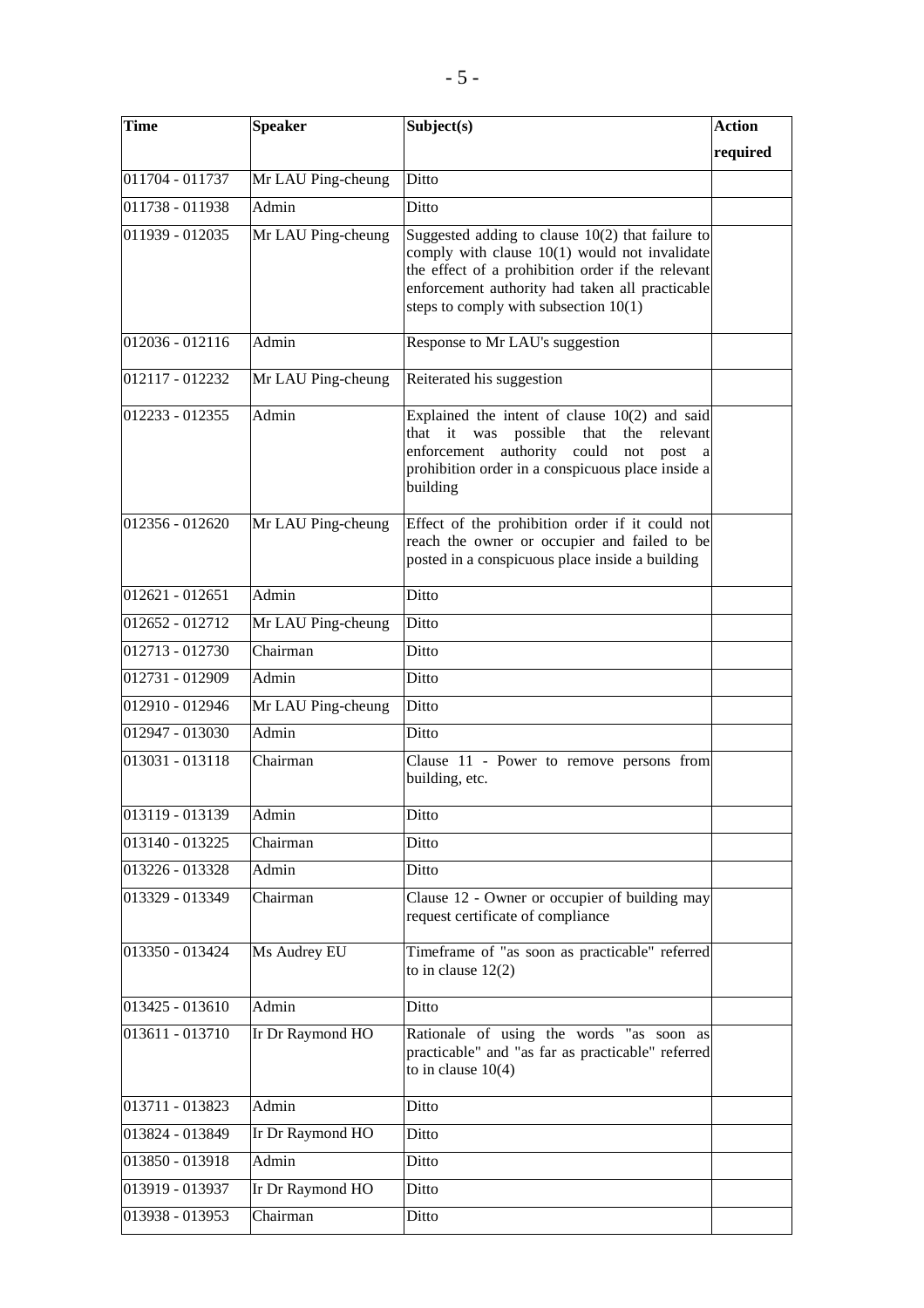| <b>Time</b>         | <b>Speaker</b>     | Subject(s)                                                                                                                                                                                                                                                                                                                | <b>Action</b>         |
|---------------------|--------------------|---------------------------------------------------------------------------------------------------------------------------------------------------------------------------------------------------------------------------------------------------------------------------------------------------------------------------|-----------------------|
|                     |                    |                                                                                                                                                                                                                                                                                                                           | required              |
| 013954 - 013959     | Ir Dr Raymond HO   | Ditto                                                                                                                                                                                                                                                                                                                     |                       |
| 014000 - 014053     | Admin              | Ditto                                                                                                                                                                                                                                                                                                                     |                       |
| 014054 - 014139     | Ir Dr Raymond HO   | Relationship between clauses $12(2)$ and $13(1)(b)$                                                                                                                                                                                                                                                                       |                       |
| 014140 - 014357     | Admin              | Ditto                                                                                                                                                                                                                                                                                                                     |                       |
| 014358 - 014429     | Ir Dr Raymond HO   | Ditto                                                                                                                                                                                                                                                                                                                     |                       |
| 014430 - 014634     | Ms Audrey EU       | Reasons for using the words "revocation" and<br>"discharge" alternatively in the context of the<br>ceasing of effect of the prohibition order, and<br>the appropriateness of using the Chinese term<br>"已獲遵從" for "have been complied with"<br>referred to in clause 13(3)                                                |                       |
| 014635 - 014756     | Admin              | Ditto                                                                                                                                                                                                                                                                                                                     |                       |
| 014757 - 014837     | Ms Audrey EU       | Ditto                                                                                                                                                                                                                                                                                                                     |                       |
| 014838 - 014926     | Admin              | Ditto                                                                                                                                                                                                                                                                                                                     |                       |
| 014927 - 015047     | Ms Audrey EU       | Ditto                                                                                                                                                                                                                                                                                                                     |                       |
| 015048 - 015056     | Admin              | The Administration would advise on the use of<br>different words "revocation" and "discharge" in (Admin<br>the context of the ceasing of effect of the provide<br>prohibition order                                                                                                                                       | to<br>a<br>response)  |
| 015057 - 015105     | Chairman           | Appropriateness of using the Chinese term $"\equiv$<br>獲遵從" for "have been complied with" referred<br>to in clause $13(3)$                                                                                                                                                                                                |                       |
| 015106 - 015132     | Admin              | Ditto                                                                                                                                                                                                                                                                                                                     |                       |
| $015133 - 015200$   | Ms Audrey EU       | Ditto                                                                                                                                                                                                                                                                                                                     |                       |
| 015201 - 015207     | ALA <sub>2</sub>   | Ditto                                                                                                                                                                                                                                                                                                                     |                       |
| 015208 - 015221     | Ms Audrey EU       | Ditto                                                                                                                                                                                                                                                                                                                     |                       |
| 015222 - 015245     | Admin              | Ditto                                                                                                                                                                                                                                                                                                                     |                       |
| 015246 - 015340     | Chairman           | Reasons why owner or occupier had to apply to<br>District Court for revocation of prohibition<br>order                                                                                                                                                                                                                    |                       |
| 015341 - 015407     | Ir Dr Raymond HO   | Ditto                                                                                                                                                                                                                                                                                                                     |                       |
| $ 015408 - 015443 $ | Admin              | The Administration undertook to<br>examine<br>relating<br>whether<br>arrangements<br>to<br>empowering of owner or occupier to apply to provide<br>the District Court for the revocation of the response)<br>prohibition order, as provided for in clause 13,<br>were similarly provided for in the Buildings<br>Ordinance | the (Admin<br>to<br>a |
| 015444 - 015535     | Chairman           | Date of next meeting                                                                                                                                                                                                                                                                                                      |                       |
| 015536 - 015537     | Mr LAU Ping-cheung | Ditto                                                                                                                                                                                                                                                                                                                     |                       |
| 015538 - 015546     | Chairman           | Ditto                                                                                                                                                                                                                                                                                                                     |                       |
| 015547 - 015555     | Admin              | Ditto                                                                                                                                                                                                                                                                                                                     |                       |
| 015556 - 015610     | Chairman           | Ditto                                                                                                                                                                                                                                                                                                                     |                       |